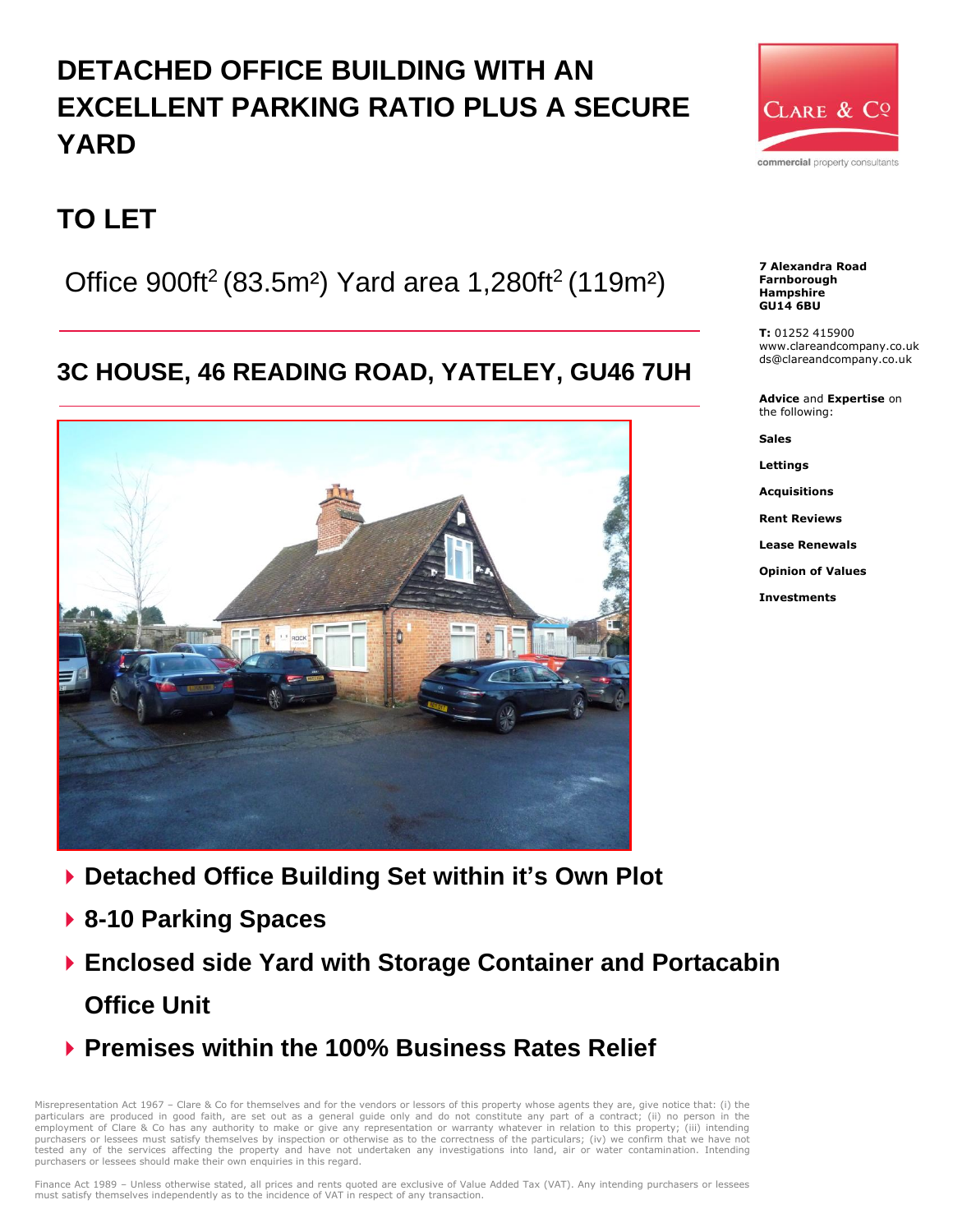

#### **LOCATION**

Yateley is situated approximately 3.5 miles west of Camberley. The M3 motorway,

Junctions 4 & 4a are both within a few miles, providing access to the M25 north, and both Heathrow and Gatwick Airports, and southbound to Basingstoke and Southampton. The Blackwater Valley Relief Road (A331) links to Guildford (A3) and Farnham/Alton (A31).

The premises are situated in the heart of Yateley village, off the Reading Road, which is the main vehicular access through the retail village centre and benefits from the local Camberley bus service with various stops located within the Reading Road.



Picture showing small yard area to the side of the building.

#### **DESCRIPTION**

The property comprises a detached two storey office premises principally of brick elevations under a pitched roof, within it's own self-contained site, A concrete forecourt provides car parking for around 8- 10 cars and an enclosed side yard area with a storage container and portacabin office unit.

The premises have individual office areas to both the ground and first floors, incorporating a kitchen area, WC's and store. Internally the property has fluorescent lighting, carpeting and electric heating.

#### **APPROXIMATE FLOOR AREAS**

| <b>First Floor</b> | 359 ft <sup>2</sup> | $33.4 \text{ m}^2$ |
|--------------------|---------------------|--------------------|
|                    |                     |                    |
|                    |                     |                    |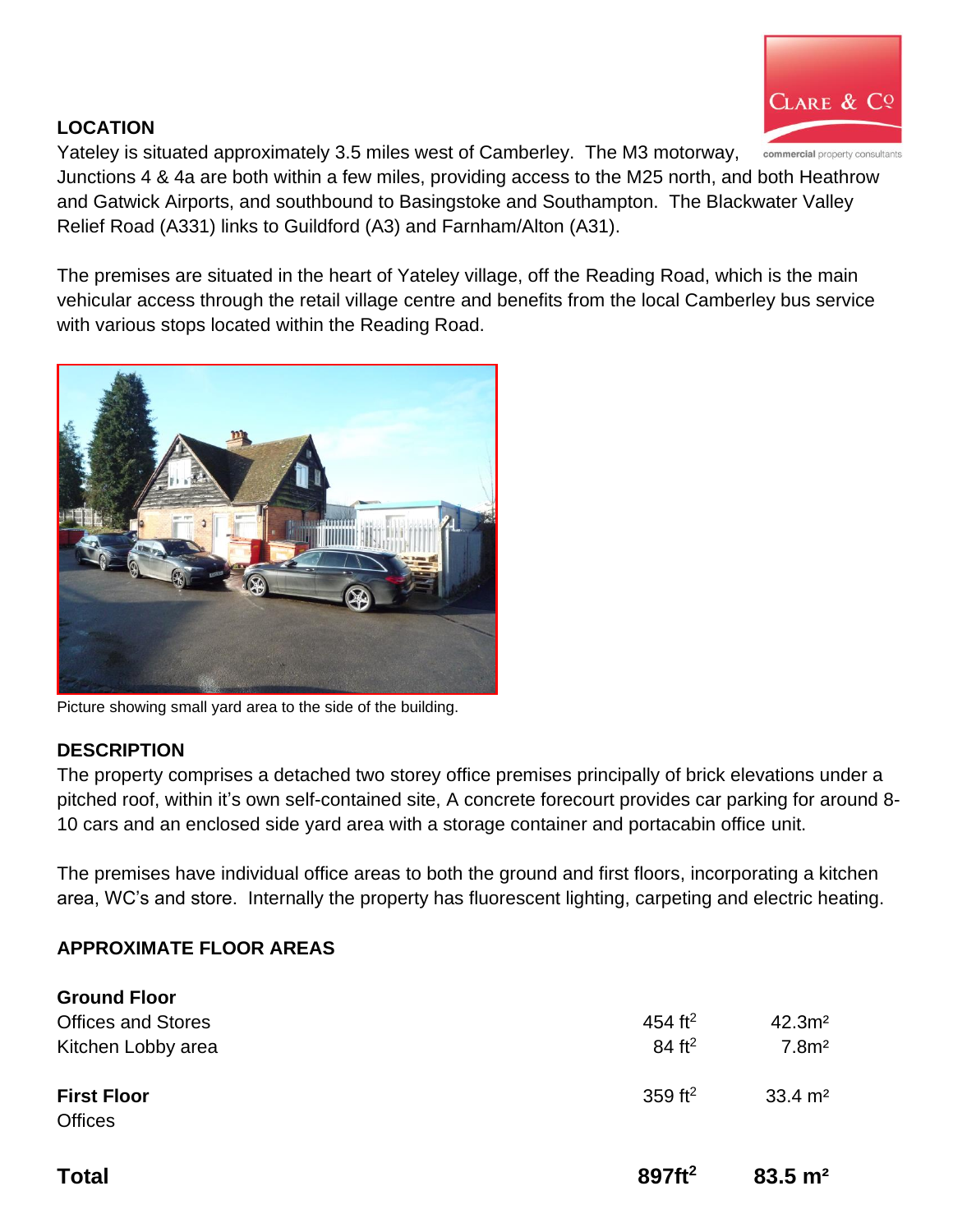#### **\*Please note that the office portacabin adds another circa 82 ft² and the external store a further circa 49 ft².**



*Floor areas taken from a previous survey/valuation report.*

#### **LEASE AND RENT**

The property is available on new lease terms with length of term by agreement at a rent of £24,000 pax.

#### **VAT**

We understand from our client that the building is not elected for VAT.



Picture shows the parking area to the side of the building

#### **BUSINESS RATES**

The rateable value for the premises is £9,600 which gives rates payable of £4,790.40, however, if the property is to be your only business premises, then you will benefit from a 100% rates relief under the Small Business Rates Relief Scheme. However, we always recommend that interested parties make their own enquiries directly to the rates department at Hart District Council on 01252 622122.

#### **LEGAL COSTS**

Each party is to be responsible for their own legal costs involved in this transaction.

#### **ENERGY PERFORMANCE CERTIFICATE**

Further information to be provided.